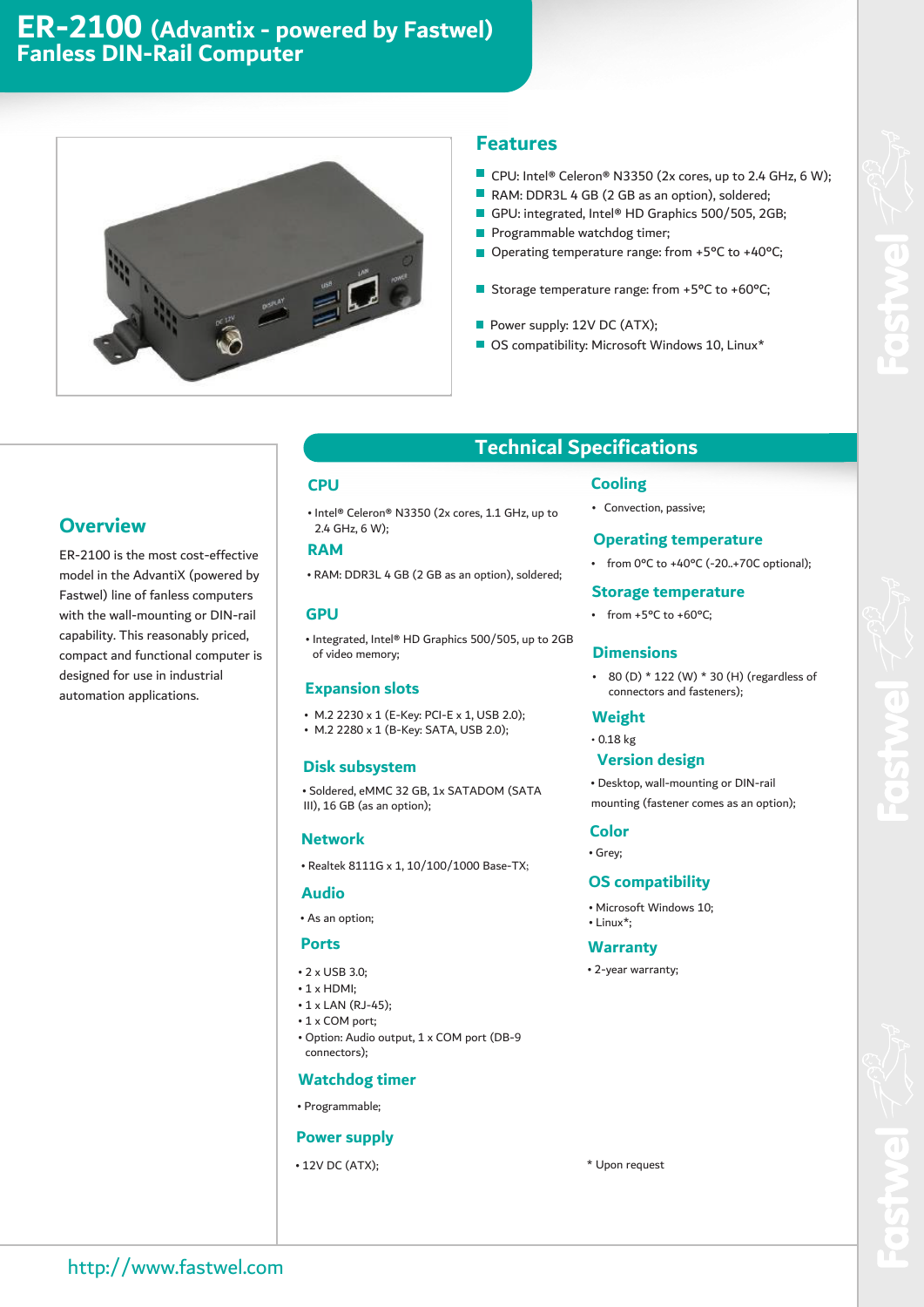### **Layout**

# **ER-2100 (Advantix - powered by Fastwel)**



**Front view** 



 $\Box$ 6

**SPK**  $\overline{\bullet}$  $\mathscr{R}$ 

ᢇ

**Rear view** 

 $\circ$  $\circ$ し<br>田島<br>田島 ō





 $\overline{\phantom{a}}$